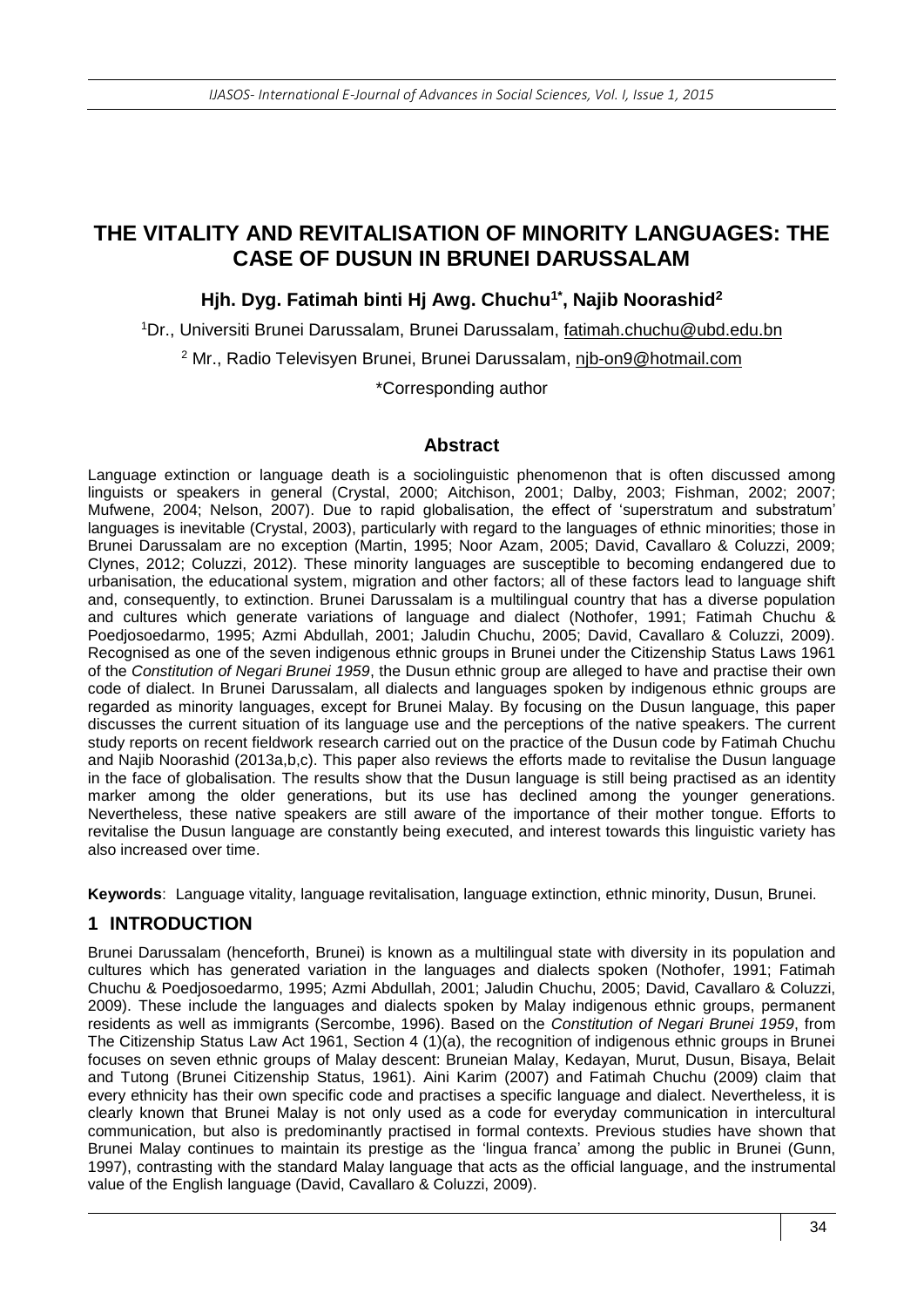Sociolinguistic phenomena in Brunei are closely related to triglossia, consisting of: 1) the coveted language of English, which has the highest prestige based on its role in employment, international relations, and education; 2) Standard Malay with its medium level of prestige as the official language and; 3) Brunei Malay, which is considered to have low prestige (Fatimah Chuchu & Poedjosoedarmo, 1995; David, Cavallaro & Coluzzi, 2009). The triglossia and prestige of languages are closely intertwined with the prevalence of their use and practices, as well as the attitudes of the speakers of the languages (Fishman, 1991a; Derhemi, 2002; Mufwene, 2002; Meyerhoff, 2006); consequently, this affects the vitality and maintenance of these languages and dialects (Derhemi, 2002). The vitality of a language/dialect refers to the maintenance of a language and whether or not it is likely to be used continuously in various social functions in everyday communication. This involves influences such as institutional and social factors and the demographics of the speakers of the language (Meyerhoff, 2006). Meanwhile, revitalisation refers to the effort of certain parties to increase the importance of a language and its use, thus preventing the language from undergoing total transition and extinction (Crystal, 2002; Tsunoda, 2005; Nelson, 2007; Laoire, 2008). Hence, it is also closely related to the maintenance of a dialect or language in multilingual settings.

The phenomenon of language vitality is often present in multilingual communities, and is closely related to situations of diglossia (Dorian, 2009). Therefore, the concern with language extinction, in particular those languages spoken by ethnic minorities, has always been the focus of discussion among language experts or speakers of the language itself (Crystal, 1997, 2000; Trudgill, 2000; Fatimah Chuchu, 2011). Previous studies have shown considerable interest in the vitality of languages and dialects, and the efforts made to revitalise them, especially when dealing with globalisation (Fishman, 1991b; Crystal, 1997, 2000; Mufwene, 2002). This paper is not an exception. Focusing on a minority language spoken by the indigenous Dusun ethnic group in Brunei, this paper demonstrates its current vitality based on the local practices of the native speakers, and simultaneously explores the efforts made to revitalise the language. As an extrapolation of research studies conducted earlier, this paper focuses on the findings and results of Fatimah Chuchu and Najib Noorashid (2013a,b,c), <sup>1</sup> with a further complementary investigation.

### **2 STATEMENT OF PROBLEM AND THE STUDY OBJECTIVES**

-

Language extinction allegedly emerges in multilingual settings; linguists believe that approximately 6,000 languages spoken around the world today will face 'death' (Crystal, 1997; Wolfram, 2004; Nelson, 2007). An endangered language expert, Michael Krauss, predicts that 90 percent of spoken languages will face endangerment by the end of this century (Hale *et al*. 1992; Krauss, 1992). David Crystal (2000, 2003) states that every two weeks a world language is expected to become extinct. In addition, an international foundation dedicated to endangered languages, the Foundation for Endangered Languages, also claims that half of the languages spoken around the world are dealing with the issue of extinction as most of these languages have not been transmitted to the younger generations (Nelson, 2007). This statement is consistent with the study conducted by the United Nations Educational, Scientific and Cultural Organisation (UNESCO), which reports that of the 6,800 languages spoken in 190 countries and territories in the world's population of six billion, only 3,000 languages can be written and the rest are only spoken – though this is lessening (Finaz Daniel, August 30, 2010). Various aspects in multilingual societies could influence the extinction of languages, and these are often justified from various levels, involving its native speakers to the new generations who are expected to maintain their mother tongue. As every language has a role in communication, cultures and identity, its function will diminish when it is no longer being practised (*Bahasa Jiwa Bangsa*, 2000a; Derhemi, 2002; Fatimah Chuchu, 2011).

Nevertheless, investigating the vitality and revitalisation of the Dusun language based on its practices has had little attention in the past. Therefore, this paper takes the opportunity to review the current situation of the Dusun language in practice, by focusing on the target population of its native speakers. This paper attempts to examine the following objectives: a) to review descriptive evidence of a language in use among the native speakers of Dusun in Brunei; b) to identify the motivations or reasons for the occurrence of

<sup>1</sup> Fatimah Chuchu and Najib Noorashid (2013a,b,c) report on sociolinguistic field studies undertaken to identify code choices within intercultural and interethnic communication in 2013. By involving a number of native speakers of certain ethnic minorities in Brunei, the fieldwork for both the 2013a and 2013b studies was conducted around the villages in Mukim Ukong, whilst the 2013c study was carried out within the neighbourhood of Kampong Kiudang and Kampong Mungkom in the Tutong District. The empirical studies were conducted by implementing methodologies of ethnographic observation, questionnaires and interviews. Most of the study populations were composed of native speakers of Dusun, which involved young people, youth and elders. See Fatimah Chuchu and Najib Noorashid (2013a,b,c) for further information.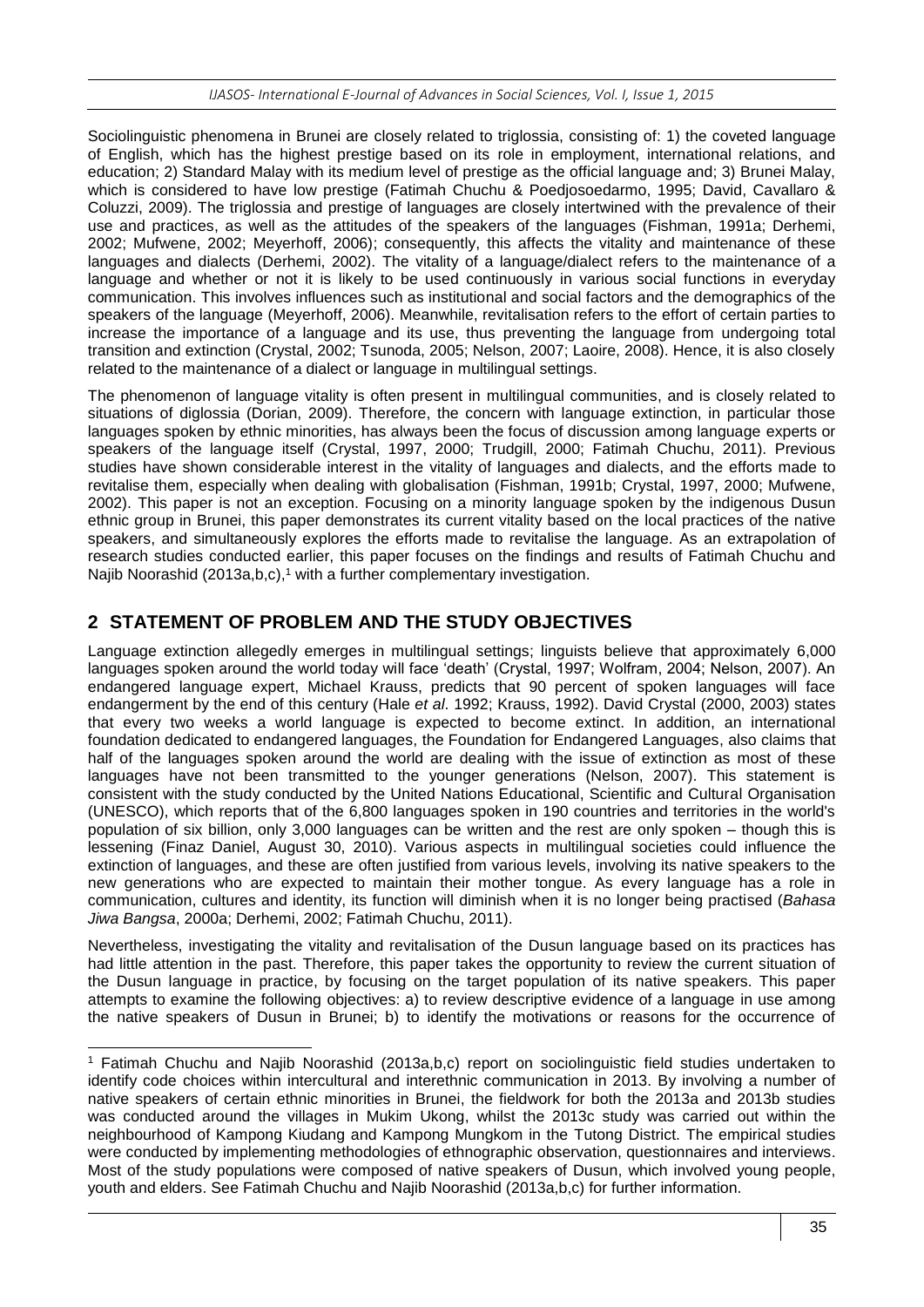language transition from the Dusun language in the current situation, and; c) to review and analyse the current revitalisation efforts to maintain the Dusun language as one of the local languages that should be retained.

## **3 THEORETICAL FRAMEWORK**

The Model of Ethnolinguistic Vitality by Giles *et al*. (1977) provides a guideline on how to explain the vitality of a language and to evaluate its current situation as well as its practices, through examining three major crucial factors related to the vitality and efforts of language revitalisation. The three major elements are: (i) the status of the language (of a variety or of the speakers of that variety in different contexts), (ii) the demographics of the identified group that impact the language; and (iii) the approach and efforts of institutional measures to support and provide strong resistance to the linguistic erosion (Meyerhoff, 2006). See Figure 1 for an illustration of the Model of Ethnolinguistic Vitality (1977). Based on this theoretical framework, the current study will not discuss each component in the vitality model in specific details but the model is implemented by focusing on reviewing aspects associated with language status and current trends, based on the code selections of the Dusun natives. The current study also explores the efforts of various parties involved in revitalising the usage of the Dusun language among these indigenous ethnic speakers.



**Figure 1:** The Model of Ethnolinguistic Vitality by Giles *et al*. (1977) in Meyerhoff (2006: 108)

# **4 LITERATURE REVIEW**

Several studies have been conducted on the Dusun community over the last decade, but comparable to other languages and cultures, there have been fewer studies focusing on the language and culture of the Dusun ethnic group in Brunei (Martin, 1994). Among the earliest studies on Dusun was a lexicographical research study by Nothofer (1991). This study involved the collection of cognate words of the native languages and dialects of indigenous ethnic groups in Brunei, examining their lexical relations with Brunei Malay and between one another. Meanwhile, the earliest study considered as significantly focusing on the Dusun language was Kershaw's (1994) study on the use of the language in the delivery of traditional oral literature by the older generations of Dusun native speakers. Kershaw's research also found the practice of the Dusun language to be more concentrated among the older generations and less so in the younger generations. Later, Kershaw (2000) also found that the role of non-Muslim Dusuns in relation to the modern Islamic monarchy of Brunei had impacted the transition from their mother tongue to the convergent use of the more 'mutually understood' Brunei Malay. Asiyah Kumpoh (2011) also confirmed Kershaw's findings.

Based on our preliminary observations, the study of language contact and socialisation within the Dusun community has indeed been under-researched in Brunei; in addition, the sociolinguistic aspects of communicative codes have also been less prominent in the conducted studies. For instance, studies on minority languages, including the language of Dusun in Brunei, have typically reviewed its linguistic structures and linguistic system (Yabit Alas, 1995; Aini Karim, 2008; Chong Ah Fok, 2008; Dayangku Rosenani Pengiran Halus, 2009), or have compared it to the Malay language (Aini Karim, 2007), as well as studying factors associated with historical linguistics (Yabit Alas, 2009). Studies on the selection of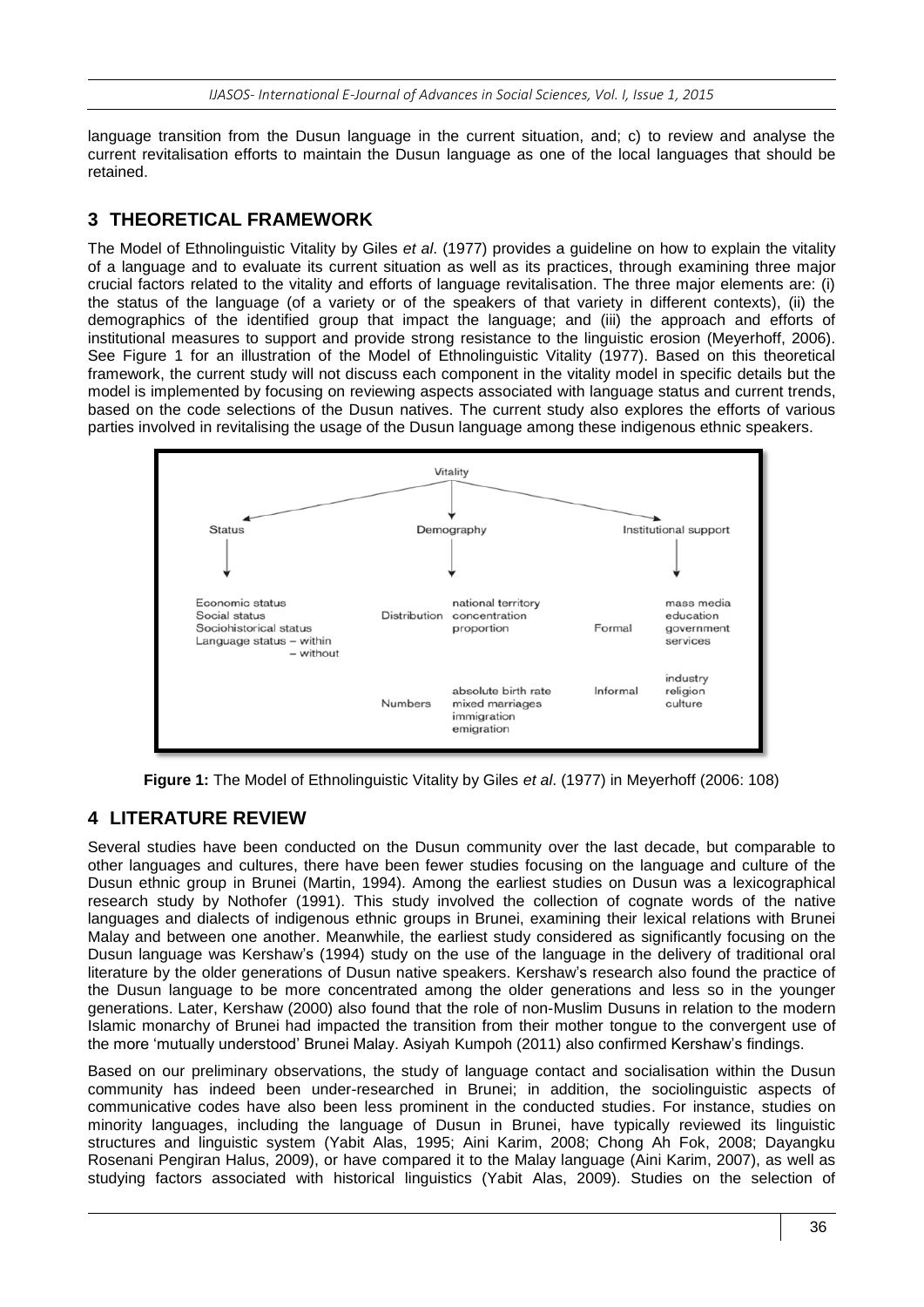communicative codes by the minority Dusun speakers in a multilingual setting have been conducted recently by Fatimah Chuchu and Najib Noorashid (2013a,b,c). Supporting the findings of Kershaw's earlier study (1994), these studies found that the use of the Dusun language is concentrated among the elderly and less so among young people, as today's generations employ the Malay language or English. However, these populations prefer to use Dusun to represent their identity as an ethnic group of Brunei. Based on the findings and results of the earlier studies of Fatimah Chuchu and Najib Noorashid (2013a,b,c), this paper explores the choice of communicative code in the Dusun community that highlights the current situation and the vitality of this native language, based on sociolinguistic perspectives.

# **5 DUSUN SPEAKERS IN BRUNEI**

-

There are no specific statistics on the size of the Dusun population in Brunei to date. However, based on the entire population in 1998, from the estimated 323,600 people, a total of 19,400 people (or 6.0%) is made up of indigenous minority ethnic groups in Brunei – Dusun is one of these groups (Aini Karim, 2007). This population is expected to increase over time as the Minority Rights Group International Report (2008) states that the Dusun population accounts for 6.3% of the total population; 2 it used to practise animism and now has begun to embrace Islam. Hypothetically, we acknowledge that these populations are regarded as the native speakers of Dusun.

Based on the distribution of the native Dusun population, the majority of these Dusun natives are believed to reside in the Tutong District (Nothofer, 1991; Asiyah Kumpoh, 2011). Aini Karim (2007) confirms that several groups of Dusun natives can be found in the peripheral areas of the Belait and Tutong Districts, in areas such as Mukim Bukit Sawat, Kampong Sungai Mau, Merangking, Kampong Bukit Sawat, Kampong Sungai Liang, Kampong Ukong, Mukim Kiudang, Lamunin, Rambai and Telisai. A smaller number are also found in the interior part of the Brunei Muara District, namely, around Kampong Batang Mitus and Kampong Bebuloh. See Figure 2 for a map of the distribution of Dusun speakers in Brunei Darussalam by Aini Karim (2007: 19). As previously mentioned, the language of Dusun is one of the spoken mediums of the minority Dusun indigenous people in Brunei. However, Dusun is also a communicative tool for the people of Kedazan in Sabah, Malaysia; and Bisaya in Limbang, Sarawak (Aini Karim, 2007: 10). In spite of this, Yabit Alas (1994) claims the language spoken by the Dusun in Brunei is different to those spoken by the Kedazan and Bisaya, either in terms of pronunciation or lexis. The focus of the study in this paper is to review the language of Dusun natives in Brunei.



**Figure 2:** Map of the Distribution of Dusun Native Speakers in Brunei by Aini Karim (2007: 19)

<sup>2</sup> However, Bernstein (1997) states that the population of the ethnic Dusun group in Brunei cannot be expressed in specific figures as it is quite dynamic periodically.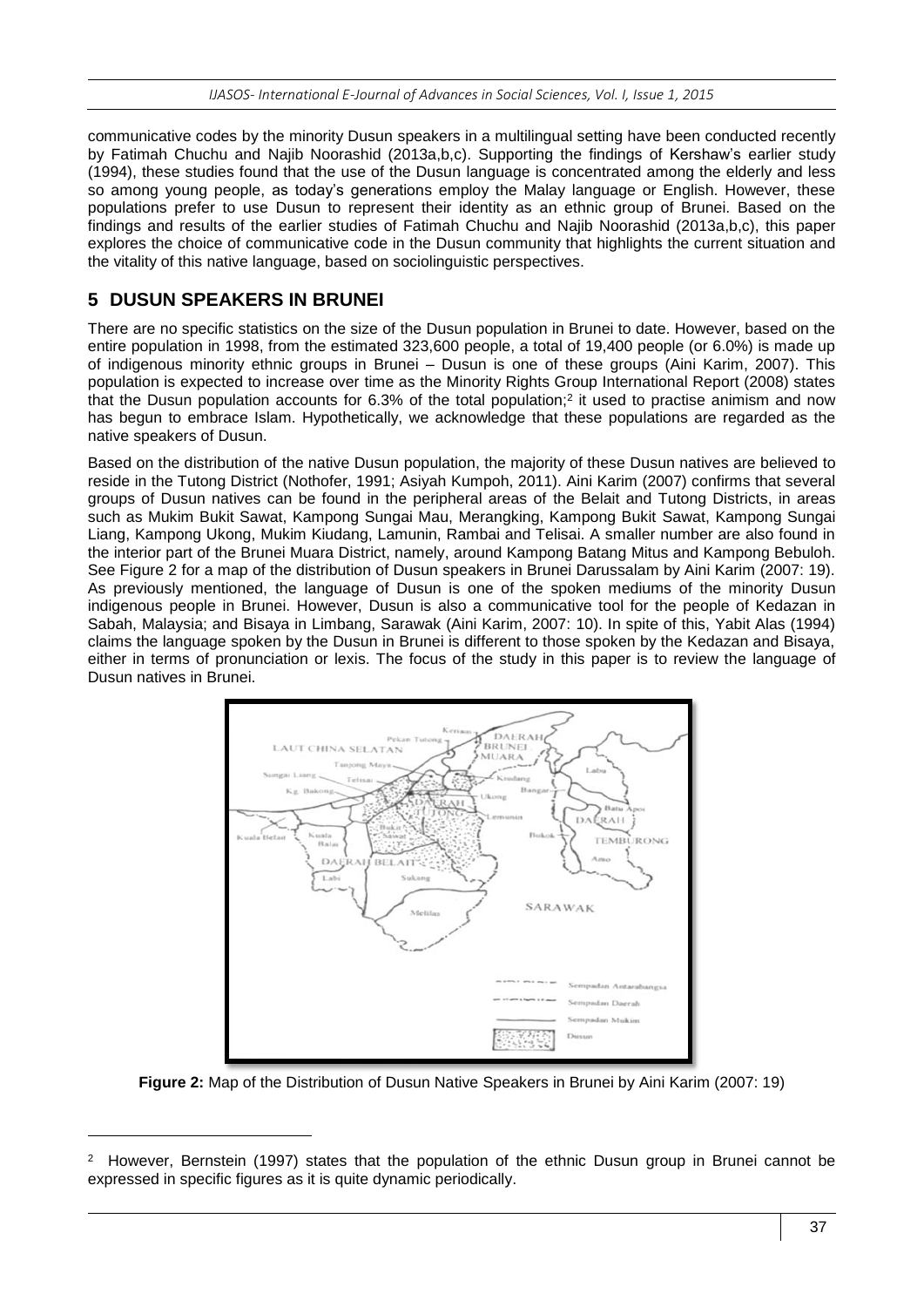# **6 CURRENT SITUATION AND VITALITY OF DUSUN IN BRUNEI**

As previously mentioned, the vitality of the Dusun language has never been specifically discussed. Nevertheless, a few studies have indirectly approached the current situation of Dusun, which has involved a brief description of the language.

The vitality of indigenous ethnic languages in Brunei was briefly reviewed by Martin (1995). Based on the collected data and the language used among native speakers, with the rate of language vitality measured on a scale from 0-6 (6 being the highest level of retention of the language), Martin classified the Dusun language as '2', i.e. that it could become extinct. Even though Aini Karim (2007) did not include a vitality scale in her study, she points out that the Dusun language in Brunei is indeed declining and facing extinction. The use of the Dusun language was found to be limited to the older generations, while young people prefer to code-mix Dusun with the Malay language. The Dusun language was normally employed when communicating with the older generations. Discussing the linguistic ecology of Brunei, Coluzzi (2012) points out that there is no use of minority languages, in particular, the ethnic languages and dialects, on public signboards. Thus, he concludes that these languages do not present any value or prestige compared with standard Malay and English or the local vernacular of Brunei Malay. This also is reflected in the infrequent practice of ethnic languages in public. The same findings were put forward by Noor Azam (2005), which shows that the status of ethnic languages in Brunei is low and declining in practice. The Dusun language is no exception.

The recent studies by Fatimah Chuchu and Najib Noorashid (2013a,b) also involved examining the vitality of the Dusun language. With a preliminary focus on code choice within intercultural communications involving a number of Dusun native speakers, these studies describe the language used, the current situation, language shift and the motivations for the use of the Dusun language among its native speakers. Based on interviews with 35 Dusun natives, a total of 21 respondents (60%) said that they would choose the Dusun code when conversing with older speakers, such as parents, grandparents, etc. Those respondents were aged 40 years and above. However, none of them speak Dusun to younger speakers, such as their children, grandchildren, great-grandchildren or younger relatives, and they tend to use Brunei Malay or practise code-mixing. Most young natives prefer to use Brunei Malay or mixed code during conversations. A summary of the code practice of the younger generations can be seen in Chart 1.





Reasons for these native speakers adopting Brunei Malay over Dusun can be seen in the following responses:

(1) "*Anak-anak baru mesti kami cakap Melayu. Durang faham tapi durang membunyikan percakapan atu inda lurus, inda ngam, macam karau bunyinya, percakapan inda tepat, iatah pakai Melayu saja*" <Awg. Tawar; 60 years old; UKO13-MN-8; 9:03>

[English Translation (ET): I must speak Malay with the younger generations. They do understand the Dusun language, but there will be problems here and there if they started to speak it. Their accents and pronunciations are not correct and precise. So, it is much easier to use Malay].

(2) *"...Dusun aku inda berapa, inda pandai membalas. Faham tapi inda pandai membalas. Pakai Melayu saja*" <Dyg. Nurul; 19 years old; UKO13-MN-9; 2:05>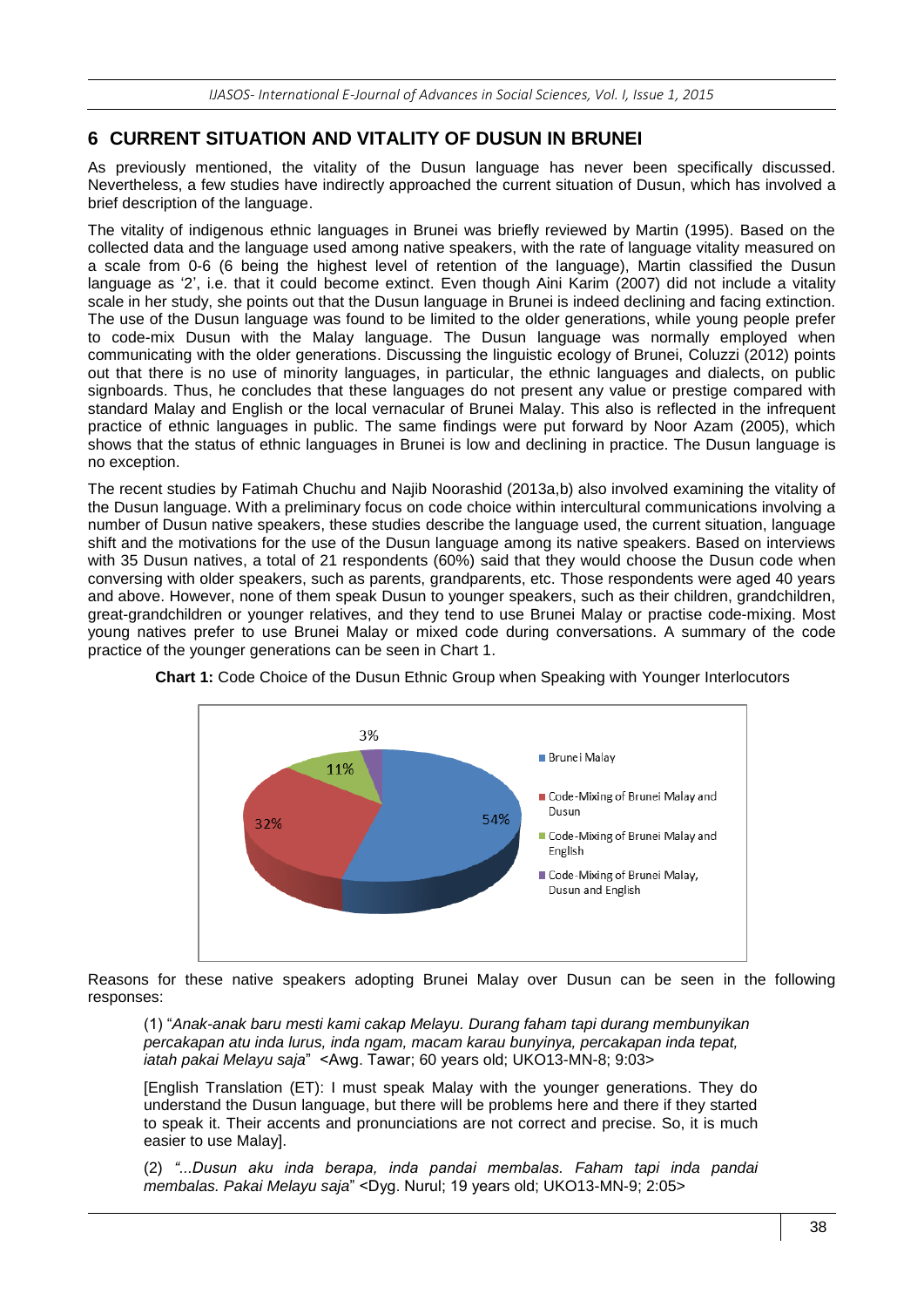[ET: I cannot speak Dusun that well. I do not know how to respond to them. I understand them but I could not reply in Dusun. Thus, adopting the Malay language would be the most convenient way].

(3) "*Anak-anak masa ani cakap Melayu saja tapi durang merati pulang tapi aku bercakap ani cakap Dusun pulang tapi durang merati jua tapi balasnya cakap Melayu, awu, awu cakap Dusun atu ia tau bah"* <Awg. Mokti; 83 year old; UKO13-MN-8; 1:54>

[ET: Nowadays, our young people can speak Malay only. However, they understand Dusun. I personally speak Dusun with them, but then, they will reply in Malay. Yes, they do understand Dusun].

Extracted from Fatimah Chuchu and Najib Noorashid (2013a,b).

Based on these findings, it can be stated that Brunei Malay is dominantly preferred by the Dusun native speakers, in particular those of the younger generations. This supports the findings of Martin (1995), Noor Azam (2005) and Aini Karim (2007). The respondent statements in (1) and (3) above also suggest that the intergenerational transmission of Dusun has also significantly reduced – or perhaps is not present at all. These native speakers believe that accommodation to Brunei Malay will ease communication with other speakers without realising the adverse effect of the endangerment of the Dusun language. If this continues on the individual level or in the institution of the family, we can conclude that the Dusun language is an endangered one. Moreover, Fatimah Chuchu and Najib Noorashid's (2013a,b) studies also found that speakers' level of academic achievement also plays a prominent role in language shift from their mother tongue to a "more prestigious language". Chart 2 shows speakers' daily code choice based on their level of academic achievement.



**Chart 2:** Code Choice in Daily Communications Based on Speakers' Academic Status

Based on the code choice shown, Dusun is evidently more practised among the less educated. These Dusun natives are also those of the older generations who previously stated that they prefer to speak their mother tongue. This finding also shows that there is an inclination among younger native speakers who are exposed to mainstream education to use Brunei Malay, standard Malay, as well as English, notably among those who are highly educated. It is generally known that Malay and the English language have a higher instrumental value than the native languages or dialects (Fatimah Chuchu & Poedjosoedarmo, 1995; Gunn, 1997; Azmi Abdullah, 2001; David, Cavallaro & Colluzzi, 2009; Fatimah Chuchu, 2011). The Dusun language is considered to have a relatively low status and is underused by those who have a high level of academic achievement.

These findings also suggest that the lower prestige of the Dusun language is due to the superstratum effect of the assimilation to Brunei Malay that constantly acts as the local vernacular in Brunei. In this case, the extinction of minority languages is more likely to occur due to the profound influence of dominant languages, which later might result in language shift (Fasold, 1984; Noor Azam, 2005; Fatimah Chuchu, 2011). This is comparable to previous studies on Western languages where the languages of ethnic minorities often suffer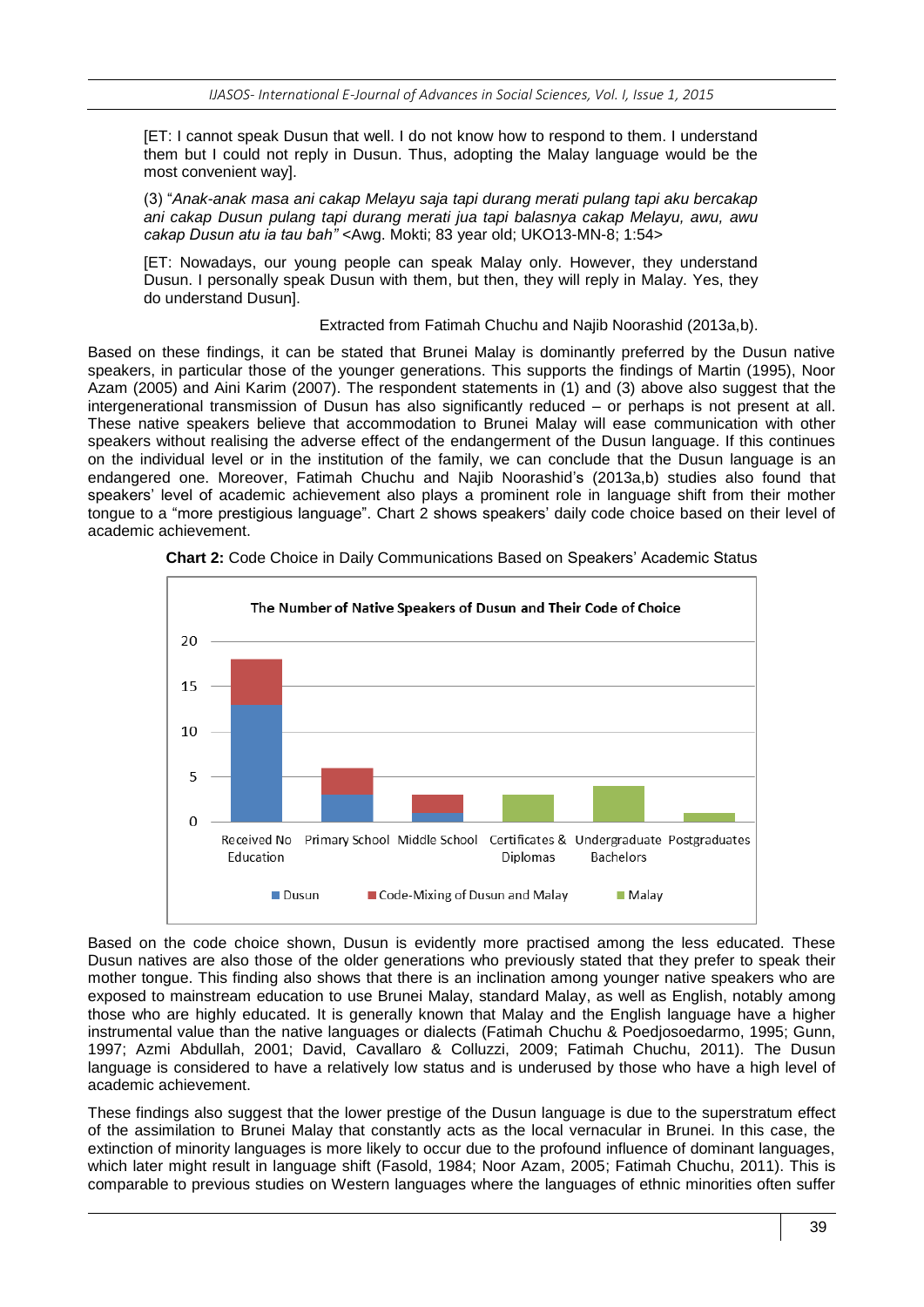the consequences of language shift from the effects of globalisation and the superstrate English language (Crystal, 1997, 2000; Trudgill, 2000). Previous studies have also claimed that the shift from the mother tongues to Brunei Malay is due to its prestige as the lingua franca of various ethnic groups in Brunei (Hassan Salikin, 13 November 1991; Martin, 1996a; Gunn, 1997; Azmi Abdullah, 2001; Muhammad Awang Jambol, 2001; Noor Azam, 2005; Fatimah Chuchu & Najib Noorashid, 2013a,b,c). This is in addition to the following responses among the native speakers interviewed:

(4) "*Aa, kebiasaan sudah juakan cakap Melayu jadinya gunakan saja cakap Melayulah, lebih mudah untuk berkomunikasi jua bah, orang pun paham*"

<Dyg. Nie; 34 years old; UKO13-MN-14; 0:27>

[ET: It has become habitual for me to speak in Malay, so, I will speak Malay. Thus, the communication will flow smoothly, and other people can comprehend me easily].

(5) "*Kalau* for me, I prefer to speak in Malay *saja,* I mean, I've been exposed to Malay since I was a kid, *walau ada kadang-kadangnya* my mum speaks Dusun with me but I'd rather speak Malay. My Dusun sounds very weird"

<Dyg. Katie; 28 years old; UKO13-MN-15; 1:21>

[ET: "For me, I prefer to speak in Malay only. I mean, I have been exposed to Malay since I was a kid, even though my mother speaks Dusun sometimes, I'd rather speak in Malay. My Dusun sounds very weird].

Extracted from Fatimah Chuchu and Najib Noorashid (2013a,b).

Both statements (4) and (5) clearly show that it has become a "norm" for these natives to employ Brunei Malay over Dusun. This might cause the vitality of Dusun language to weaken over time. Furthermore, the diminishing intergenerational transmission of Dusun in family institutions and the tendency of older generations to teach Brunei Malay to their youngsters have lessened the practicality and the importance of their native tongue. These findings are comparable to Martin (1996b), who reported that the endangered Lemeting language (a dialect of the indigenous Belait ethnic group) had experienced major language shift to the dominant Brunei Malay due to less practice and the lack of intergenerational transmission. As the Dusun language is more concentrated among older speakers, this does not help to maintain it as it is not transmitted to future generations. This corresponds to the statement by Fishman (1991b) and Reyhner (2007) who stated that the efforts to save languages must ultimately deal with the intergenerational transmission of mother tongues. In this case, the role of the family and social institutions is crucial to prevent total language shift.

The study by Fatimah Chuchu and Najib Noorashid (2013a,b) also elicited language attitudes and perceptions among the 35 Dusun native speakers studied. All of the interviewed respondents believe that the use of the Dusun language will decrease in the future as the next generations would prefer Malay or English. Nevertheless, 97% (34 native speakers) claim that the language is important as a Dusun identity marker. This was also found in Fatimah Chuchu and Najib Noorashid (2013c), where all indigenous ethnic groups studied (including the Dusun) also expressed that their languages and dialects are important as a form of identification. Noor Azam (2005) had a similar finding, where the majority of the indigenous ethnic groups believed that their languages and dialects are essential for their identification as being of the Bruneian ethnicity, even though they do not really practise these languages. Still, this would not help in maintaining the Dusun language in present multilingual settings. A language should be practised and used for the purpose of communication to maintain its status in the community and not just for affective purposes. This simultaneously shows that the vitality of Dusun is increasingly under threat.

The current situation of the Dusun language also has a number of features claimed by Campbell and Muntzel (1989) to constitute 'the gradual extinction of the language'. This refers to language extinction that often occurs in a multilingual setting as it involves the gradual transition of minority languages to the more dominant language (Sasse, 1992; Wolfram, 2004). Dorian (1977) also states that there is a continuum of significant differences in the language used between generations of speakers. The new generations are referred to as 'semi-speakers' as they often have poor language competence compared with the older generation. This is evidently found in the language used among Dusun natives discussed earlier.

#### **7 LANGUAGE REVITALISATION OF DUSUN IN BRUNEI**

The extinction of a language (particularly involving those spoken by minority groups) is a universal phenomenon (Wolfram, 2004; Nelson, 2007; Dorian, 2009; Fatimah Chuchu, 2011). Nevertheless, this can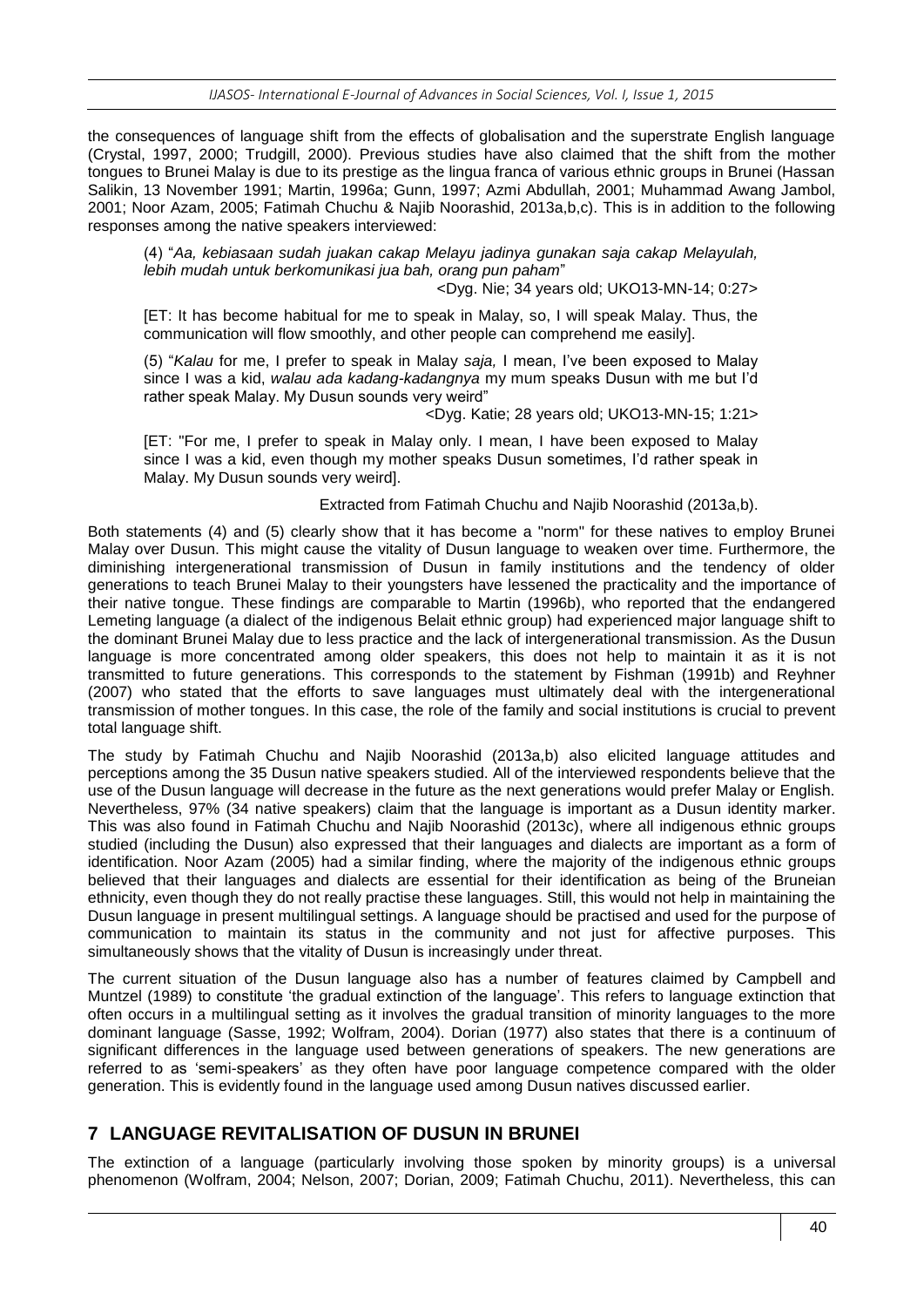be feasibly avoided through language maintenance and revitalisation via various strategies implemented to prevent languages from total extinction (Fatimah Chuchu, 2011).

David, Cavallaro and Coluzzi (2009) state that even though the importance of maintaining the languages of ethnic minorities is often emphasised by Brunei authorities and non-governmental sectors, large-scale efforts to prevent the erosion of these minority languages and dialects in favour of the dominant languages (Malay and English) have never been applied. These ethnic languages and dialects are also found to have a lower to no status compared to the Malay language (referring to the use of standard Malay as a medium of teaching and learning in schools and by officials) as well as English being the focus of the bilingual education policy in Brunei. Even so, David, Cavallaro and Coluzzi's study lists some of the revitalisation efforts that have taken place implicitly. For instance, the official Institute of Language and Literature of Brunei (*Dewan Bahasa dan Pustaka*) has published several articles, reading materials and references in the ethnic languages and dialects of Brunei Malay, Kedayan, Tutong and Belait. The Dusun language, on the other hand, is applied as a medium of writing for a limited number of folk tales.

Noor Azam,<sup>3</sup> an expert in the language and sociolinguistics of Brunei, was interviewed in 2013. In the interview, he argues against the statement made by David, Cavallaro and Coluzzi (2009), stating that the effort to revitalise the use of ethnic languages, in particular Dusun, has broadened. According to him, even though these ethnic languages still do not have the same status as Malay (the official language is preserved through the *Constitution of Negari Brunei 1959*), diverse efforts have been made to create awareness about the importance of supporting these languages. For instance, the higher education institution of Universiti Brunei Darussalam, through its Central Division of Language (Language Centre) has established a Dusun language course as one of the elective courses offered, which is taught by a Dusun expert who is also a native speaker. This course is offered not only to the generation of Dusun natives but to any interested students, and it has since gained interest among students. Although its implementation is still limited to that of an 'elective' course, it can perhaps be considered an effective way to prevent the extinction of a language. This is comparable to what has been reported in the studies by Malone (2004, 2007), Laoire, (2008), David, Cavallaro and Coluzzi (2009), and Jaap de Ruiter, Saidi and Spotti (2009).

Noor Azam (2013) adds that in recent years, mass media also have also increased their interest in exposing the languages and dialects of ethnic groups to the public. For instance, the official government broadcaster, Radio Television Brunei, also produces local radio programmes such as "*Bahasa Mengenali Bangsa*" (ET: "To know your language is to know your ethnic group") that presents the Dusun language in terms of its lexical and general use. Furthermore, the official Institute of Language and Literature of Brunei also continues to promote and publish writings about the Dusun language, thus increasing its interest and status.

As the Dusun language and its culture are said to be facing extinction, the alliance of the Sang Jati Dusun Association (PSJD) was established by the conglomeration of Dusun communities in Brunei. Various activities and planning are conducted annually to unite these ethnic natives, reminding them of the importance of their origins as indigenous ethnic Dusun people, while preserving its culture and language among every generation (Yaw Siew May, May 23, 2007). In addition, several seminars to introduce the Dusun way of life, including exposure to the language, culture, diet, medicine, crafts and dance are continuously organised by the Majlis Perwakilan Kampung (ET: "The assembly of village representatives") (Sharlene Othman, June 25, 2011). These efforts to increase awareness, among others, are believed to enhance the status of a revitalised language by providing more confidence and economic value to the language, as well as to the native speakers (Pandharipande, 2002).

Enhancing awareness of the language used should not only be limited to formal institutions, but can be achieved by local individuals and the native speakers themselves. In Brunei, this can be seen from the use of technology, such as several personal blogs written by Dusun natives which aim to educate the Brunei society about the language. For instance, a blog<sup>4</sup> by "Sang Jati" (ET: "The native of Dusun") shows the

1

<sup>3</sup> Noor Azam OKMB Hj. Othman is one of the language experts in Brunei who is actively involved in sociolinguistic studies. Among his research activities he has been involved in issues associated with minority languages, language shift, bilingualism and multilingualism in Brunei. He was the former Director of the Language Centre at the Universiti Brunei Darussalam, and currently serves as a senior lecturer and the Dean of the Faculty of Art and Social Sciences at the same university. He is also one of the board members of the SEAMEO Regional Language Centre (RELC) and holds the position of Senior Editor for the Journal of South – East Asia: A Multidisciplinary Journal (UBD).

<sup>4</sup> The blog "Khazanah Bahasa Sang Jati Dusun" (ET: "The Treasure of Dusun Language") is accessible through the following website address: [http://khazanahbahasasangjatidusun.blogspot.com.](http://khazanahbahasasangjatidusun.blogspot.com/) Established in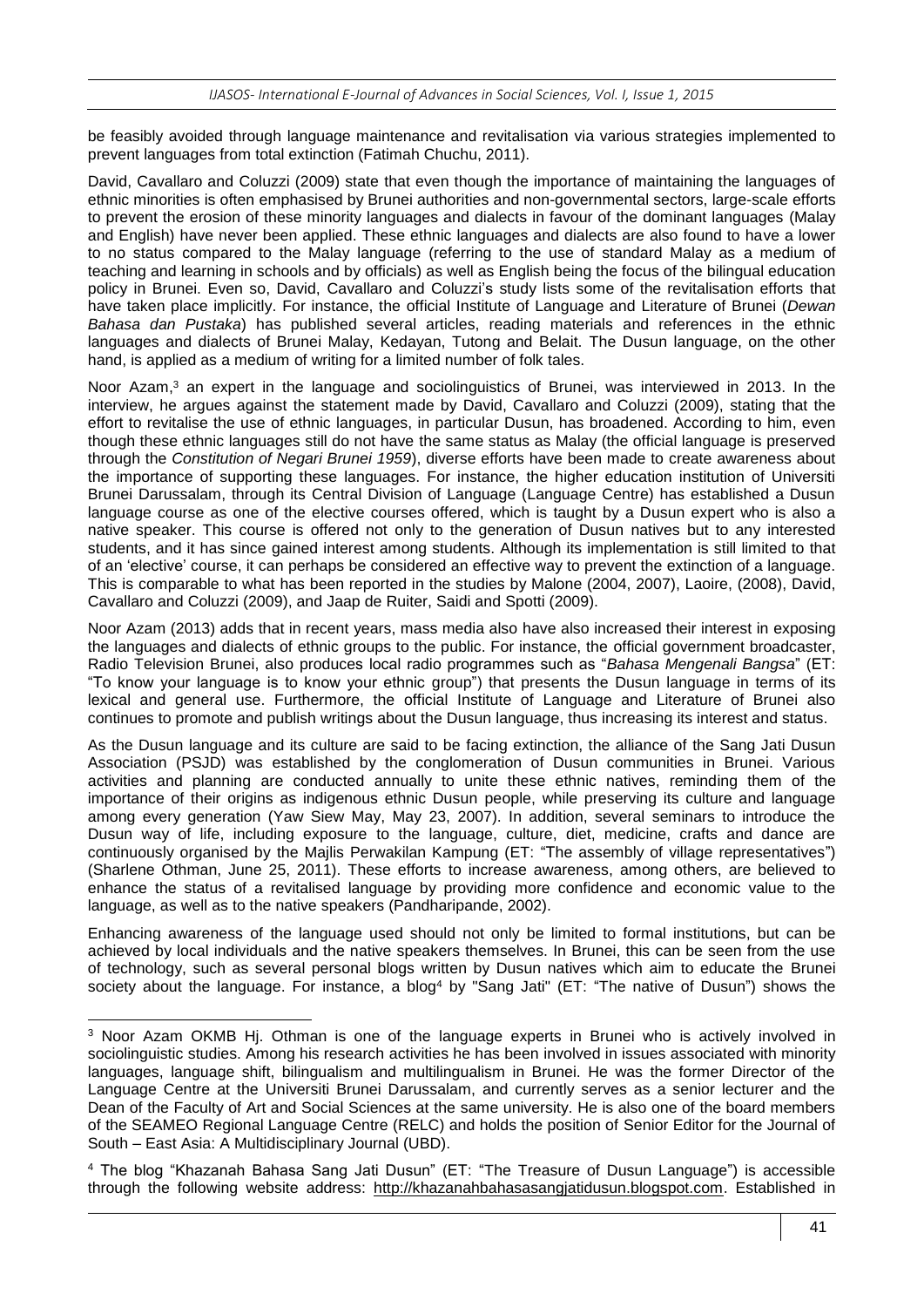Dusun language in daily use by the native community in Mukim Bukit Sawat, Belait. It presents various aspects of the Dusun language, whether in terms of lexis, semantics, and modern or rare classical Dusun expressions. Even though this effort is considered informal in nature, it is perhaps an effective approach to broaden the knowledge and use of Dusun, as there was little documentation on it in the past. In this case, it is observed that the effort of revitalising the Dusun language is gradually gaining attention from various parties in Brunei. Nevertheless, it is often questioned: how long will these efforts be undertaken? Are existing efforts sufficient to maintain competence in Dusun? At what level will these efforts succeed? Moreover, language revitalisation takes time. Therefore, this paper also suggests a number of actions that are considered feasible for maintaining the native language of ethnic minorities, based on the contextualisation of the Dusun language in Brunei.

Based on previous studies that have been conducted internationally on maintaining the status and economic value of indigenous ethnic languages and dialects (Nettle & Romaine, 2000; Burnaby, 2007; Crawford; 2007), it seems that the status and use of the Dusun language can be maintained among the Dusun natives through the implementation of a language policy that also concerns the role of minority languages in Brunei. This is not to suggest that these minority languages should be elevated into that of the official language, like standard Malay, but the formulation of such a language policy would definitely promote ethnic languages, so that they can be practised proactively among ethnic groups, particularly within family institutions (Fishman, 1989). The involvement of more parties in language planning will undoubtedly bring about awareness and confidence among speakers to employ their native language without insecurities (*Bahasa Jiwa Bangsa*, 2000b). However, the implementation of the language policy should be planned carefully with regard to the preservation of minority cultures and habitats (Romaine, 2002).

Language documentation is deemed to promote effective revitalisation of extinct languages (Crystal, 2002; Burnaby, 2007; Fishman, 2007; Fatimah Chuchu, 2011). In this case, the Dusun language documentation should be disseminated immediately as it can be recorded, discussed and revealed to the public. The documentation can later be used as a medium for general reading or for research purposes, as well as for further learning in the future. This can assist native speakers or others to obtain references or the spelling system which would help to improve the literacy rates of this language (Zaharlick, 1982; Crystal, 2002). The involvement of multiple parties is crucial to sustain and enhance the value and importance of the Dusun language. Continuous activities such as forums, road-shows and language programmes for native speakers, which engage the surrounding community, institutions and the public, can be accomplished through an effective action plan. In this regard, the efforts should not be limited to governments and non-governmental organisations but also should involve the individual consciousness of native speakers to maintain their languages and cultures, as nowadays our lives are vulnerable to globalisation. This was reinforced by Austin and Sallabank (2011) who pointed out that linguists, members of endangered language communities, government and non-governmental organisations, as well as international organisations such as UNESCO and the European Union, are actively working to continue, preserve and stabilise endangered languages through multiple actions and efforts that have been planned thoroughly. This will preserve the cultures, thoughts, identities and originality of the way of life of communities. 5

# **8 CONCLUSION**

-

Based on the comparatively small demographic population of indigenous Dusun people to the overall population in Brunei, the composition of its native speakers is also relatively small, thus classifying it as one of the minority languages. These minority languages are often vulnerable to extinction due to their lower competence and practicality compared to dominant languages which have more instrumental value or importance. The use of the Dusun language among Dusun natives has significantly reduced, and is now only concentrated among the older generations. Its use is limited among the younger generations who are perceived as 'semi-speakers' who cannot speak or lack knowledge about the use of their mother tongue. This inevitably puts the language of Dusun into an endangered category and makes it vulnerable to extinction.

2012, the author of the blog claims he is a native speaker of Dusun. Born and raised in Mukim Bukit Sawat, Belait District, he has served as an invited speaker at the Universiti Brunei Darussalam, Brunei Teachers Training College (BTTC), College of Nursing and Sinaut Agriculture Training Centre.

<sup>5</sup> Further reading on the suggestions of revitalising local minority dialects in Brunei through language planning can be accessed in Coluzzi (2013).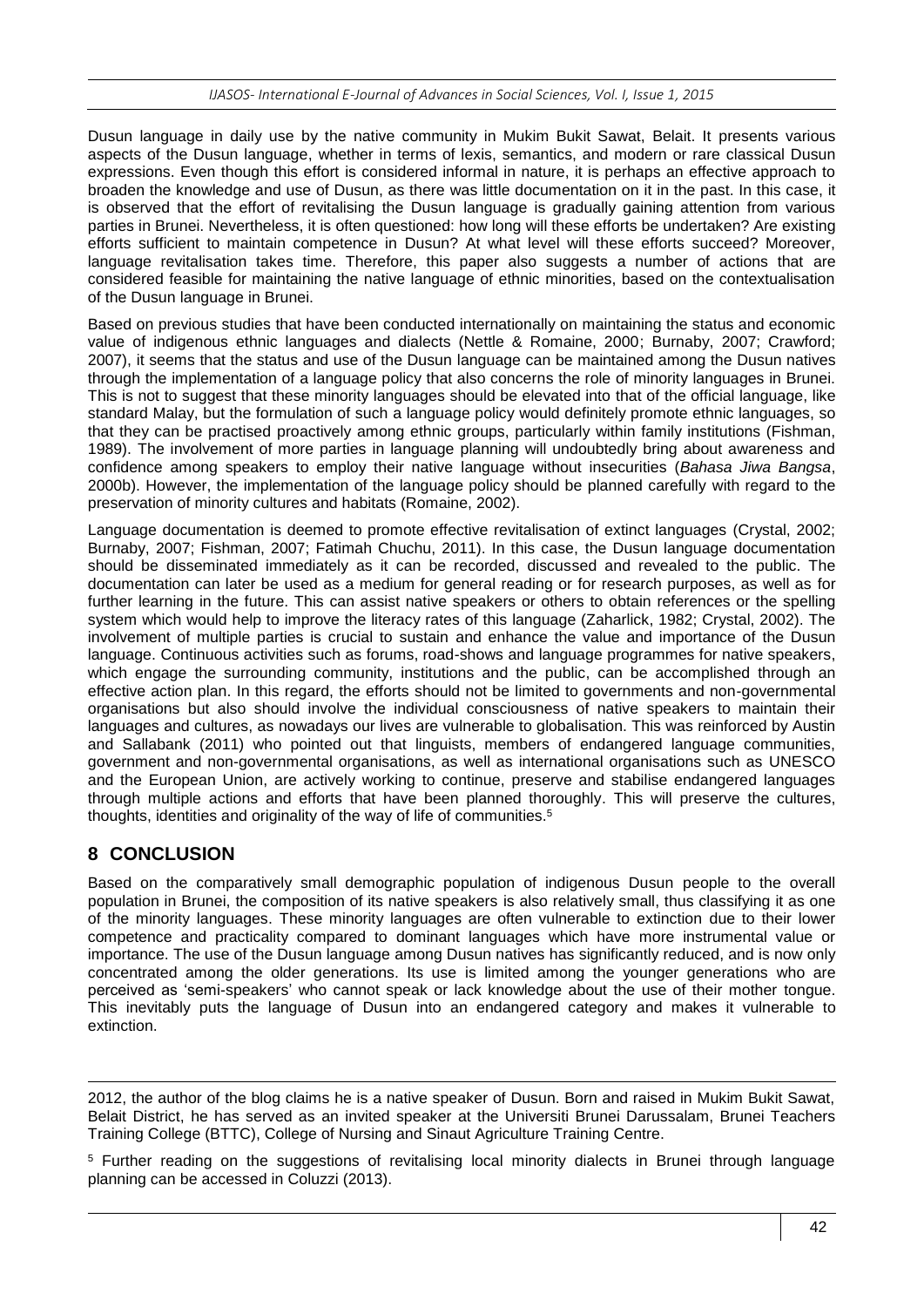There are several grounds which weaken the vitality of the Dusun language. Among the main factors is the dominant effect of the Malay language and English, which cause native speakers to shift to dominant languages, without any effort to use their mother tongue as a medium of communication among individuals and families, or when speaking with younger generations. The status of the Dusun language is also relatively low compared to the official language of standard Malay, the vernacular Brunei Malay and the English language, which is causing adverse effects, especially among those who are exposed to education and globalisation and are thus predisposed to immense accommodation and assimilation. The future of the Dusun language is not guaranteed, especially when dealing with the forces of globalisation. There are other factors such as migration and religion that also affect the vitality of the Dusun language. Nevertheless, further discussion and research are needed to prove the effect of these factors.

In conclusion, the survey on the vitality of the Dusun language as a minority language of the ethnic Dusun group in Brunei has proved that it is facing gradual extinction. Therefore, various responsible parties, either at a personal level or a formal institutional level, should constantly take effective measures to prevent this language issue – which is not only limited to the Dusun, but applies to other indigenous ethnic languages as well. However, extensive studies involving more respondents, reviewing and discussing various aspects as well as focusing on a wider geographical distribution, should be conducted in the near future to provide more exact and holistic information on the present situation that involves the issues of language extinction.

#### **REFERENCE LIST**

- Aini Karim. (2007). *Preposisi Bahasa Dusun dan Bahasa Melayu: Satu Analisis Kontrastif dan Analisis Kesilapan*. Bandar Seri Begawan: Dewan Bahasa dan Pustaka.
- Aini Karim. (2008). Pembentukan Kata Kerja Bahasa Dusun Di Negara Brunei Darussalam. Paper presented at the Seminar Antarabangsa Dialek-Dialek Austronesia Di Nusantara III. Chancellor Hall, Universiti Brunei Darussalam, January 24-26.
- Aitchison, J. (2001). *Language Change: Progress or decay?* Cambridge: Cambridge University Press.
- Asiyah Kumpoh. (2011). *Conversion to Islam: The case of the Dusun ethnic group in Brunei Darussalam.* (Doctoral thesis). England: University of Leceister.
- Austin, P. K. & Sallabank, J. (2011). Introduction. In P. K Austin dan J. Sallabank (Eds.), *Cambridge Handbook of Endangered Languages*. Cambridge: Cambridge University Press.
- Azmi Abdullah. (2001). Bahasa Melayu sebagai Sarana Penyatuan Rakyat Negara Brunei Darussalam: Satu Perspektif Sosiolinguistik. In *Bahasa Jiwa Bangsa*, Vol. 3, Bandar Seri Begawan: Dewan Bahasa dan Pustaka, pp: 167-190.

\_\_\_\_\_\_\_\_\_\_\_\_\_, (2000a). Bahasa: Tapak Survival Bangsa. In *Bahasa Jiwa Bangsa*, Vol. 1, Bandar Seri Begawan Dewan Bahasa dan Pustaka, pp: 147-151.

\_\_\_\_\_\_\_\_\_\_\_\_\_, (2000b). Bahasa Melayu dan Tarafnya di Brunei. In *Bahasa Jiwa Bangsa*, Vol.1, Bandar Seri Begawan Dewan Bahasa dan Pustaka, pp: 187-190.

- Bernstein, J. H. (1997). The deculturation of the Brunei Dusun. In R.L Winzeler (Ed.), *Indigeneous Peoples and the state: Politics, Land, and Ethnicity in the Malayan Peninsula and Borneo*, New Haven, CT: Yale University Southeast Asian Studies, pp: 159-179.
- *Brunei Citizenship Status*, (1961). Bandar Brunei: Jabatan Penerangan Kerajaan Brunei.
- Burnaby, B. (2007). Aboriginal Language Maintenance, Development, and Enhancement. In G. Cantoni (Ed.), *Stabilizing Indigenuous Languages*, NA: Nothern Arizona University, pp: 21-37.
- Campbell, L. & Muntzel, M. (1994). Language death. In R.E Asher & J.M.Y Simpson (Eds.), *The Encyclopedia of Language and Linguistics*, Vol. 4, Oxford/New York: Pergamon, pp: 1960-1968.
- Chong Ah Fok. (2008). Pronomin Persona Bahasa Dusun. In *Proceeding of Dialek Peribumi Warisan Ketrampilan Jati Diri (Vol. 1)*. Paper presented at the Seminar Antarabangsa Dialek-Dialek Austronesia di Nusantara III, January 24-26, pp: 199-216.
- Clynes, A. (2012). Dominant Language Transfer in Minority Language Documentation Projects: Some Examples from Brunei. In *Language Documentation & Conservation*, Vol. 6, pp: 253-267.
- Coluzzi, P. (2010). Iban and Lun Bawang in Brunei Darussalam: Endangered but Still Resisting. Retrieved: 12 July 2013, from [http://www.mymla.org/files/icmm2010\\_papers/icmm2010\\_p55.pdf](http://www.mymla.org/files/icmm2010_papers/icmm2010_p55.pdf)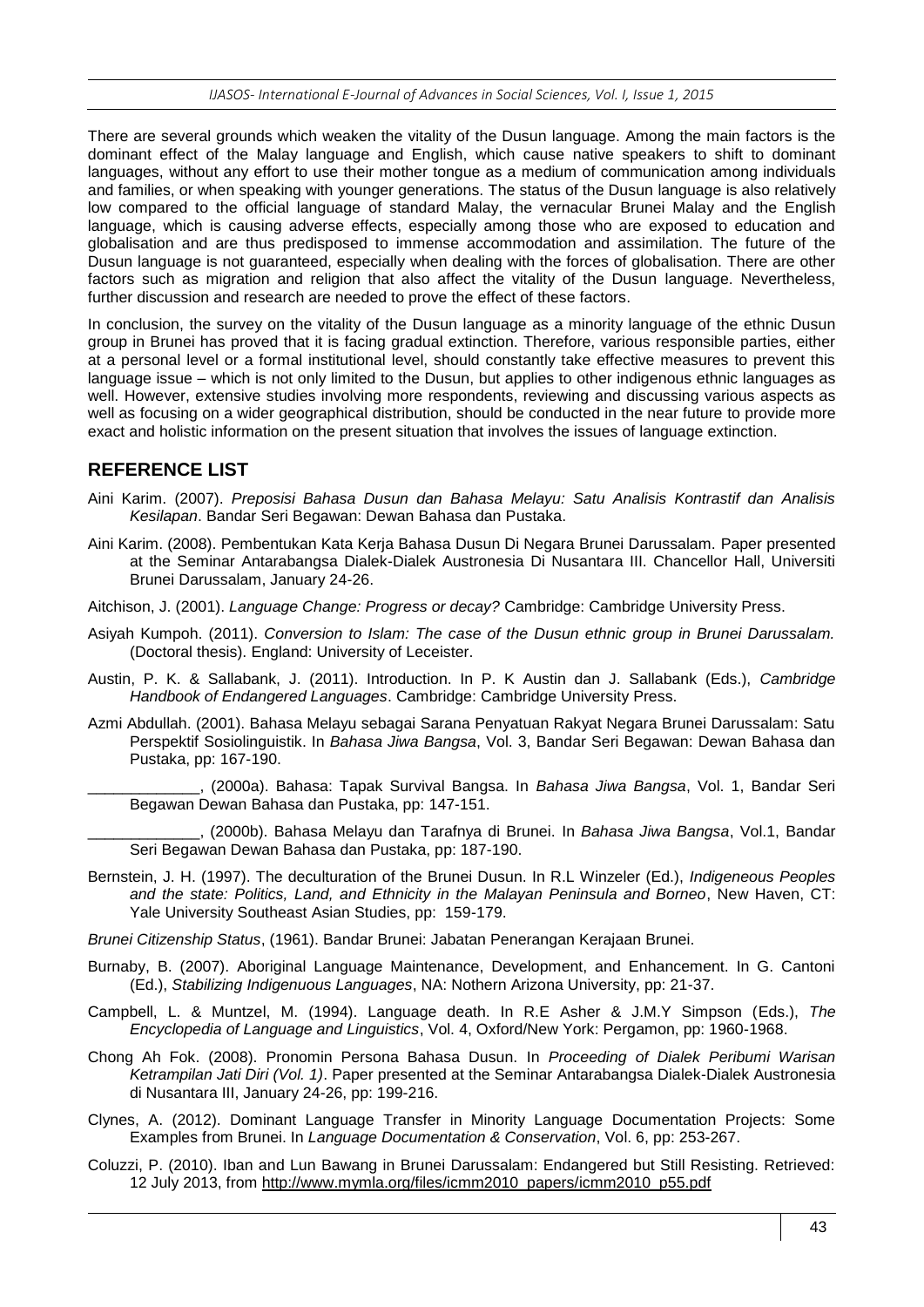- Coluzzi, P. (2012). The Linguistic Landscape of Brunei Darussalam: Minority Languages and The Threshold of Literacy in South East Asia: A Multidisciplinary Journal, Vol. 12, pp: 1-16.
- Coluzzi, P. (2013). Language Planning for The Minority Language in Brunei. In *proceeding of Kepelbagaian Bahasa di Borneo: Bahasa sebagai Mozaik Sosial, Ekonomi dan Budaya*. Paper presented at *the Forum of Kepelbagaian Bahasa di Borneo,* Rizqun International Hotel, Brunei, August 28-29.
- Crawford, J. (2007). Seven Hypotheses on Language Loss: Causes and Cures. In G. Cantoni (Ed.), *Stabilizing Indigenuous Languages*, NA: Nothern Arizona University, pp: 45-60.
- Crystal, D. (1997). *English as a Global Language*. Cambridge: Cambridge University Press.
- Crystal, D. (2000). *Language Death*. Cambridge University Press.
- Crystal, D. (2002). Revitalizing Languages. In *Language Magazine*, October Issue, pp: 18-20. Retrieved: 1 August 2013, from [http://www.languagemagazine.com.](http://www.languagemagazine.com/)
- Crystal, D. (2003). *English as a Global Language* (2nd Edition), Cambridge: Cambridge University Press
- Dalby, A. (2003). *Language in Danger*, London: Penguin.
- David, M. K., Cavallaro, F., & Coluzzi, P. (2009). Language Policies Impact on Language Maintenance and Teaching: Focus on Malaysia, Singapore, Brunei and The Phillipines. In F. Cavallaro, A. Milde & P. Sercombe (Eds.) *The Linguistic Journals*, September Issue, pp: 155-191.
- Dayangku Rosenani Pengiran Halus. (2009). *Pengimbuhan dan Fungsi Kata Kerja dan Kata Nama dalam Bahasa Dusun Merangking, Mukim Bukit Sawat*, Bandar Seri Begawan: Dewan Bahasa dan Pustaka.
- Derhemi, E. (2002). Thematic Introduction: Protecting Endangered Minority Languages: Sociolinguistic Perspectives. In *International Journal on Multicultural Societies (IJMS)*, Vol. 4, No.2, pp: 150-161.
- Dorian, N. C. (1977). The problem of the semi-speaker in language death. In *International Journal of the Sociology of Language, 12*, pp: 23-32.
- Dorian, N. C. (2009). Sociolinguistic Dimensions of Language Death. In N.Coupland & A. Jaworski (Eds.), *The New Sociolinguistics Reader*. New York: Palgrave Macmillan, pp: 541-559.
- Fatimah Chuchu. (2009). *Bahasa Dalam and Malay Speech Etiquette in Brunei Darussalam*, Brunei: Dewan Bahasa dan Pustaka.
- Fatimah Chuchu. (2011). Pengekalan Bahasa-Bahasa Minoriti Semenjak Tertubuhnya Malaysia Pada 16 September 1963. In *Pembentukan Malaysia: Isu dan Perdebatan*. Shah Alam: Pusat Penerbitan Universiti (UPENA), Universiti Teknologi Mara, pp: 319-325.
- Fatimah Chuchu & Najib Noorashid. (2013a). Code Choice within Intercultural Communication among Ethnic Minorities in Brunei Darussalam. Paper presented at the Seminar Antarabangsa Penyelidikan Mengenai Melayu, Universiti Brunei Darussalam, of Faculty of Arts and Social Sciences (FASS) Universiti Brunei Darussalam and University of Goethe, Frankfurt, March 29-31.
- Fatimah Chuchu & Najib Noorashid. (2013b). Code Choice within Intercultural Communication among Ethnic Minorities in Brunei Darussalam: An Extended Research. In *proceeding of the International Symposium on Language and Communication: Exploring Novelties,* Vol. 3. Paper presented at *the International Symposium on Language and Communication,* Izmir University, Turkey, June 17-19.
- Fatimah Chuchu & Najib Noorashid. (2013c). Language choice & co-construction of solidarity within interethnic communication in Kiudang/Mungkom. In *proceeding of the International Conference on Languages, Linguistics and Society*. Paper presented at the *International Conference on Languages, Linguistics and Society,* Universiti Malaysia Sabah (UMS), Kota Kinabalu, October 22-24.
- Fatimah Chuchu & Poedjosoedarmo, S. (1995). Triglossia among the People of Brunei. In *Purih: Sempena Sepuluh Tahun Penubuhan UBD,* Tungku Link: Universiti Brunei Darussalam, pp: 93-100.
- Fasold, R. W. (1984). *The Sociolinguistics of Society*. Oxford: Basil Blackwell.
- Finaz Daniel. (20 August 2010), Preserving a Fading Language. In *The Brunei Times.*
- Fishman, J. A. (1989). *Language and ethnics in minority sociolinguistic perspectives*. Clevedon, England: Multilingual Matters.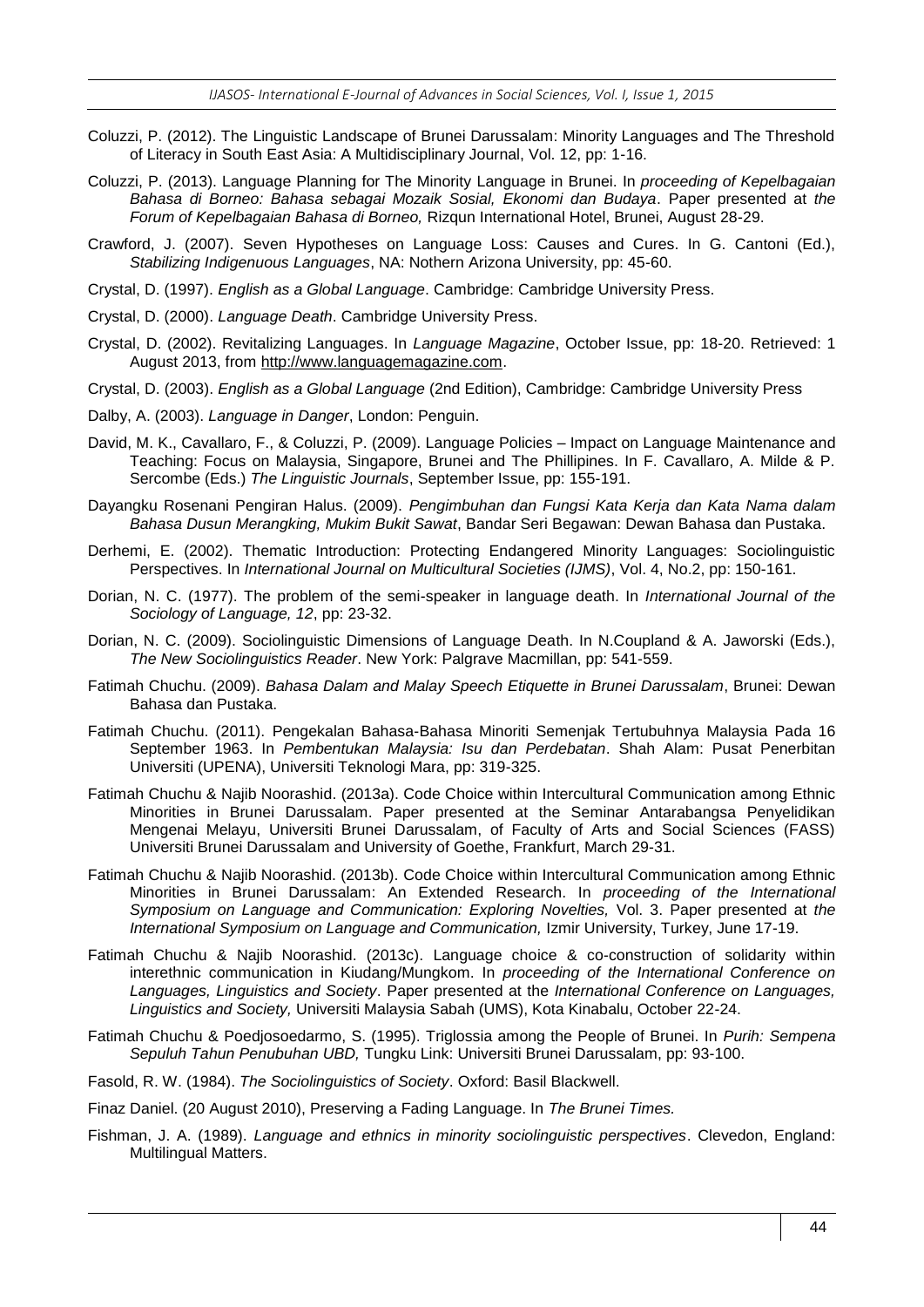- Fishman, J. A. (1991a). *Reversing Language Shift: Theoretical and Empirical Foundations of Assistance to Threatened Languages*. Bristol: Multilingual Matters.
- Fishman, J. A. (Ed.) (1991b). *Can threatened languages be saved? Reversing language shift, revisited: A 21st Century Perspective*, Clevedon, UK: Multilingual Matters.
- Fishman, J. A. (2002). Endangered Minority Languages: Prospects for Sociolinguistic Research. In *International Journal on Multicultural Societies (IJMS)*, Vol. 4, No.2, pp: 270-275.
- Fishman, J. A. (2007). [Maintaining languages: What works and what doesn't.](http://jan.ucc.nau.edu/~jar/SIL/Fishman2.pdf) In Gina Cantoni (Ed.), *[Stabilizing indigenous](http://jan.ucc.nau.edu/~jar/SIL) languages*. Flagstaff, AZ: Northern Arizona University.
- Giles, H., Bourhis, R.Y., & Taylor, D.M.. (1977). Towards a theory of language in ethnic group relations. In H. Giles (Ed.), *Language, Ethnicity and Intergroup Relations*. London/New York: Academic Press, pp: 307-348.
- Gunn, G. C. (1997). *Language, Power, & Ideology in Brunei Darussalam*, Ohio: Ohio University Press.
- Hale, K., Krauss, M., Watahomigie, L., Anamoto, A., Craig, C., Masayesva, L., & England, N. (1992). Endangered Languages. In *Language* 68, pp: 1-42.
- Hassan Salikin. (13 November 1991). Cabaran sebagai lingua franca. In *Borneo Bulletin*.
- Jaap de Ruiter, J., Saidi, R., & Spotti, M. (2009). Teaching Minority Languages: The Case of Arabic in Europe, Netherlands: Tilburg University. Retrieved: 28 July 2013, from [http://www.plusvalor.eu/download/nl/Plusvalor-bookletEnglish-finalfebr10.pdf.](http://www.plusvalor.eu/download/nl/Plusvalor-bookletEnglish-finalfebr10.pdf)
- Jaludin Chuchu. (2005). *Ragam-Ragam Dialek Melayu Brunei*, Bandar Seri Begawan: Dewan Bahasa dan Pustaka.
- Kershaw, E. (1994). Final shifts; Some why's and how's of Brunei-Dusun convergence on Malay. In P. W. Martin (Ed.), *Shifting patterns of language use in Borneo*, Williamsburg: Borneo Research Council, pp: 179-194.
- Kershaw, E. (2000). A Study of Brunei Dusun Religion: Ethnic priesthood on a frontier of Islam. In *Phillips, ME: Borneo Research Council, Monograph Series*, No. 4, pp: 287.
- Krauss, M. (1992). The world's languages in crisis. In *Language* 68, pp: 4-10.
- Laoire, M. O. (2008). Indigenous Language Revitalisation and Globalization. In *Te Kharoa*, Vol. 1, pp: 203- 216.
- Malone, S. E. (2004). Planning Mother Tongue-Based Education Programs in Minority Language Communities (unpublished version). Paper was a used for Manual for Developing Literacy and Adult Education Programme in Minority Language Communities by UNESCO, Bangkok. Retrieved: 28 July 2013, from [http://www.globalpartnership.org/media/cop%20meeting/resources/language/PLANNING%20MOTHE](http://www.globalpartnership.org/media/cop%20meeting/resources/language/PLANNING%20MOTHER%20TONGUE-BASED%20EDUCATION%20-%20Susan%20Malone.pdf) [R%20TONGUE-BASED%20EDUCATION%20-%20Susan%20Malone.pdf.](http://www.globalpartnership.org/media/cop%20meeting/resources/language/PLANNING%20MOTHER%20TONGUE-BASED%20EDUCATION%20-%20Susan%20Malone.pdf)
- Malone, S. E. (2007). Mother Tongue-Based Multilingual Education: Implications for Education Policy. Paper presented at the Seminar on Education Policy and the Right to Education: Towards more Equitable Outcomes for South Asia's Children, Kathmandu, September 17-20.
- Martin, P. W. (1994). Lexicography in Brunei Darussalam. In B.Sibayan & L. E. Newell (Eds.), *Papers from the First Asia International Lexicography Conference, Manila, Phillipines, 1992, LSP Special Monograph Issue*, 32, Manila: Linguistic Society of the Phillipines, pp: 59-68.
- Martin, P. W. (1995). Whither the Indigenous languages of Brunei Darussalam? In *Oceanic Linguistics* 34, pp: 44-60.
- Martin, P. W. (1996a). Brunei Malay and Bahasa Melayu: A Sociolinguistic Perspective. In P. W. Martin, C. Ozog & G. Poedjosoedarmo (Eds), *Language Use & Language Change in Brunei Darussalam*, Ohio: Ohio University Center for International Studies Monographs in International Studies, pp: 27-36.
- Martin, P. W. (1996b). Social Change and Language Shift among the Belait. In P. W. Martin, C. Ozog & G. Poedjosoedarmo (Eds.), *Language Use & Language Change in Brunei Darussalam*, Ohio: Ohio University Center for International Studies Monographs in International Studies, pp: 253-267.
- Meyerhoff, M. (2006). *Introducing Sociolinguistics*. Oxon: Routledge.